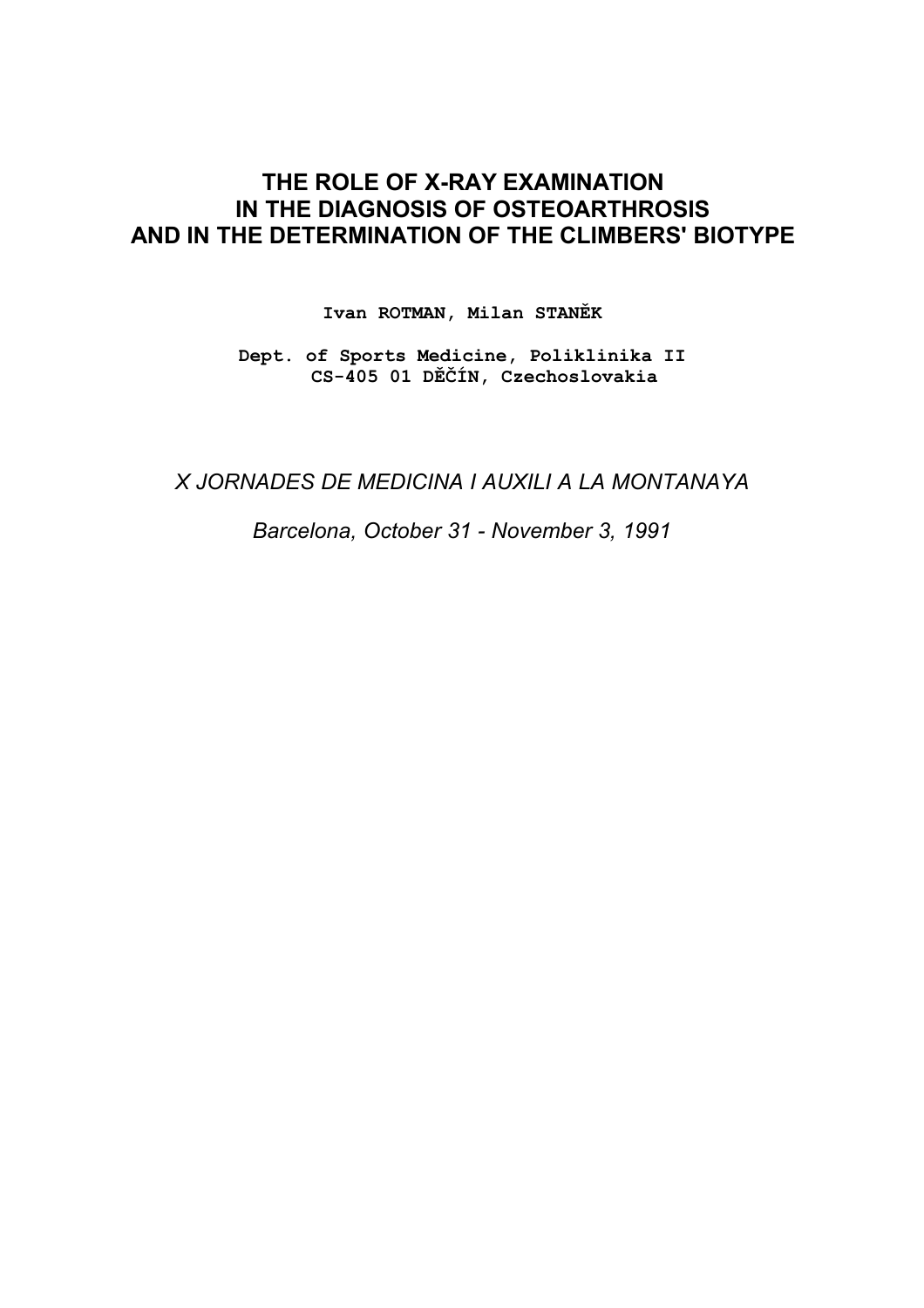## THE ROLE OF X-RAY EXAMINATION IN THE DIAGNOSIS OF OSTEOARTHROSIS AND IN THE DETERMINATION OF THE CLIMBERS' BIOTYPE

Ivan ROTMAN, Milan STANĚK

 Dept. of Sports Medicine, Poliklinika II CS-405 01 DĚČÍN, Czechoslovakia

X JORNADES DE MEDICINA I AUXILI A LA MONTANAYA

Barcelona, October 31 - November 3, 1991

Abstract

Modern extreme rock climbing has become a top performance sport in which enormous strains are exerted on the climbers fingers. Since 1987 225 Czechoslovak sport climbers were followed up and repeated examination showed a fast increase in finger joint deformities. Because of frequent long-lasting pain and injuries X-ray examination of climbers fingers was performed in 44 men 22.9ń5.2 years old climbing difficulty grade (UIAA) 8- to 10- (mean 9- ń2) in 1990.

Osteoarthrotic (OA) nodes, fusiform swelling and flexion deformities were found in 77%, long-lasting pain in fingers in 50%, and both in 39%. 89% of climbers showed either finger deformities or suffered from long-lasting pain. X-rays showed OA changes in 43.2% and osteoperiosteal irritation (OI) in 29.5% of climbers. Pathologic X-ray examination was found in 26 climbers (59%) and significant correlations between climbers age and OI (r=0.533, p<0.001), OA signs in X-ray and OA nodes and long-lasting pain in fingers  $(r=0.353$  and  $r=0.362$  (p<0.05) respectively) were stated.

At this opportunity X-ray examination enabled anthropometric measurement of climbers fingers for determination their biotype and forces which are exposed by their sport activity to.

## INTRODUCTION

In 1989, first complex results of the study concerning finger overuse injuries performed in Czechoslovak sport climbers by the Medical Commission of the Czech Mountaineering Association were presented and following question propounded: "what kind of relation is there between the sport climber's biotype and the occurrence of overuse syndromes in the upper extremities?" It seemed necessary to work out a suitable biotype method, to ensure the characteristics of sport climbers can be biotyped, to evolve a standardised method for the examination of climbers and the classification of their finger damage and to attempt to correlate sport climbers' biotypes with the occurrence of hand overuse syndromes.

According to above mentioned conclusions determination of the climbers' biotype and its correlation with the occurrence of hand overuse syndromes was designed. In 1989 the only finding casting light in that direction seemed to be a significant correlation between the body height of sport climbers and number of nodes on their small finger joints [8].

There is a generally known observation that most of elite world sport climbers are rather of smaller body height as well as less body weight. It can give one an idea of greater forces which small finger joints of tall climbers with their long fingers are exposed to, in comparison with climbers of less body height in which the lever of force during the climbing on small holds is shorter.

In the course of last year the conditions for research have not been very much favourable in Czechoslovakia and the working group of the Medical Commission has not been succeeded to accomplish all planned measurements and investigations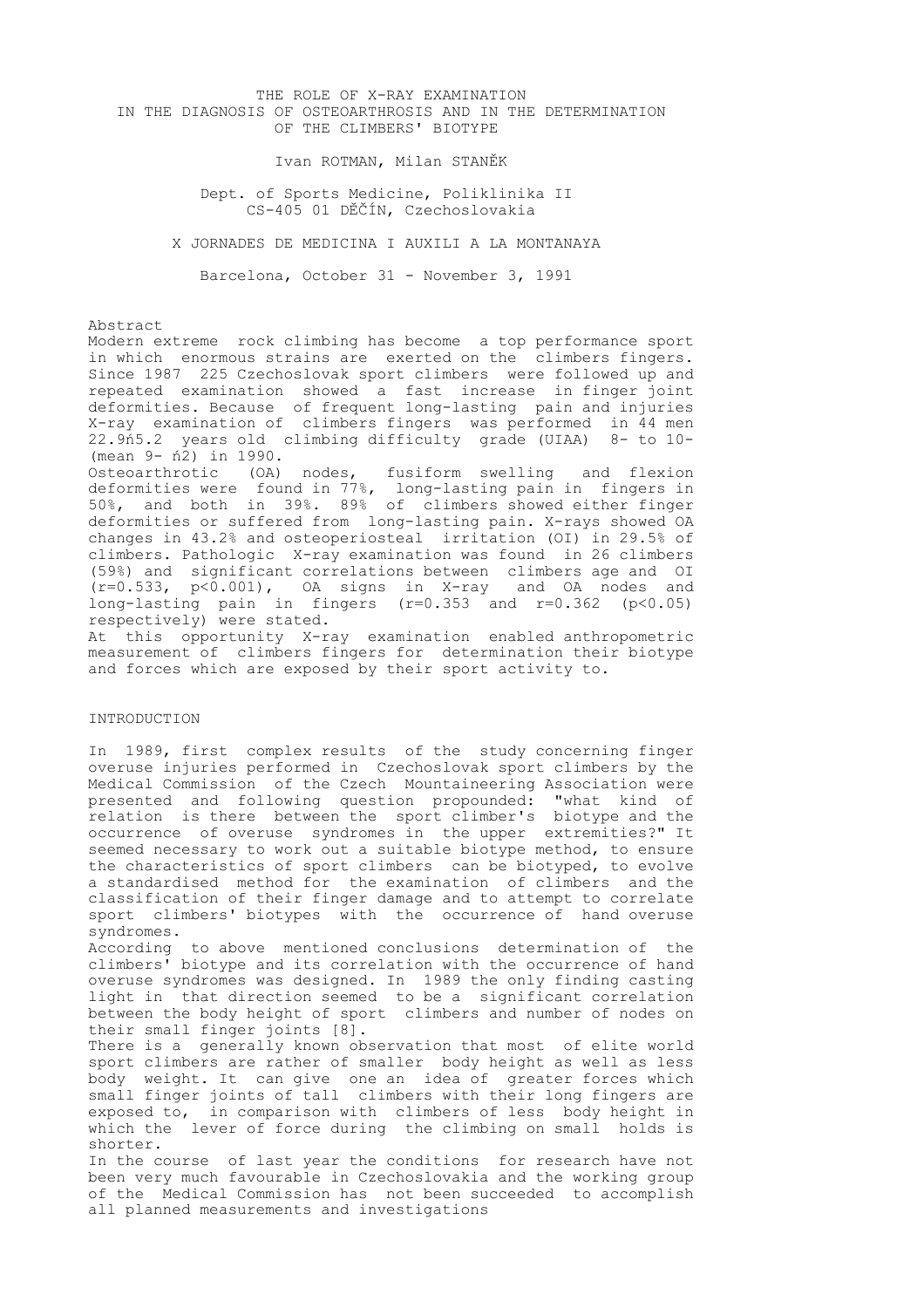#### **METHODS**

Until May 1990 225 climbers have been interrogated using the modified Bertschi and Radlinger's anamnestic questionary [1] and subjected to physical orthopaedic examination in the field [10], e.g. at sport climbing competitions in Czechoslovakia.

Climbers' age, duration of their sport activity, the maximum difficulty grade of the UIAA scale reached, body height and body weight, localization of long-lasting pain in extremities and spine were taken down. Deformities of small finger joints - nodes, fusiform swellings and flexion deformities - were searched for. Because of frequent long-lasting pain in fingers and on request respectively, X-ray examination of the hand and wrist was recommended to 72 climbers in their domicile in autumn 1990. Thickening of soft tissues of the fingers, osteoperiosteal irritation in phalanges posttraumatic findings as well as osteoarthrotic signs were evaluated.

At this opportunity x-ray examination enabled to measure the distance from capitulum ossis metacarpalis to the distal margin of tuberositas unguicularis of the distal phalanx in the IInd, IIIrd and IVth finger and the length of these fingers respectively.

For more detailed analysis only 34 of 44 climbers with x-ray examination were selected. The lapse of time between the clinical and x-ray examination did not exceed one year in these climbers. The data and regression relations between all variables were processed by means of a statistical program, Statgraphics 2.1.

## RESULTS

A group of 34 male climbers was characterized as follows: mean age 23 years, mean body height 177 cm, mean body weight 69 kg, duration of climbing activity 7 years on an average, and mean maximum climbing difficulty grade 9- grades UIAA. The IIIrd finger was the longest - 95 mm on an average, mean length of the IInd and IVth finger amounted to 84 and 91 mm respectively (Table I).

One climber complained of long-lasting pain in his arm, 4 in the wrist, 6 in the fore-arm, 9 in the shoulder, 11 in the elbow, and 19 e.g. 56% in their fingers. The IIIrd and the IVth finger were the most frequently affected, symmetrically in the right and left hand (Table II). Concerning the lower extremity, 5 climbers suffered from pain in knees, and 4 in the spine.

Table I. Characteristics of sport climbers.

|                                                                                                                                                       |                                                                                                                                                                  | average                                                                      | s.d.                                                             | range                                                                                                                                              |
|-------------------------------------------------------------------------------------------------------------------------------------------------------|------------------------------------------------------------------------------------------------------------------------------------------------------------------|------------------------------------------------------------------------------|------------------------------------------------------------------|----------------------------------------------------------------------------------------------------------------------------------------------------|
| Age<br>Height<br>Weight<br>Broca-index<br><b>BMT</b><br>Performance<br>Activity<br>Length: IInd finger<br>Length: IIIth finger<br>Length: IVth finger | [years]<br>$\lceil$ cm $\rceil$<br>$\lceil kq \rceil$<br>$\{ * \}$<br>$\{***\}$<br>[years]<br>$\lceil$ mm $\rceil$<br>$\lceil mm \rceil$<br>$\lceil$ mm $\rceil$ | 22.6<br>176.9<br>68.3<br>88.8<br>21.8<br>$8+$<br>7.0<br>83.5<br>94.5<br>91.0 | 5.0<br>6.6<br>8.1<br>7.0<br>1.8<br>2<br>2.9<br>4.2<br>4.5<br>4.5 | $16 - 37$<br>$163 - 187$<br>$51 - 84$<br>$73.3 - 102.8$<br>$18.2 - 25.4$<br>$8 -$<br>10<br>$-$<br>$3 - 15$<br>$74 - 90$<br>$84 - 102$<br>$80 - 98$ |
|                                                                                                                                                       |                                                                                                                                                                  |                                                                              |                                                                  |                                                                                                                                                    |

{\*} Body Mass Index {\*\*} grade UIAA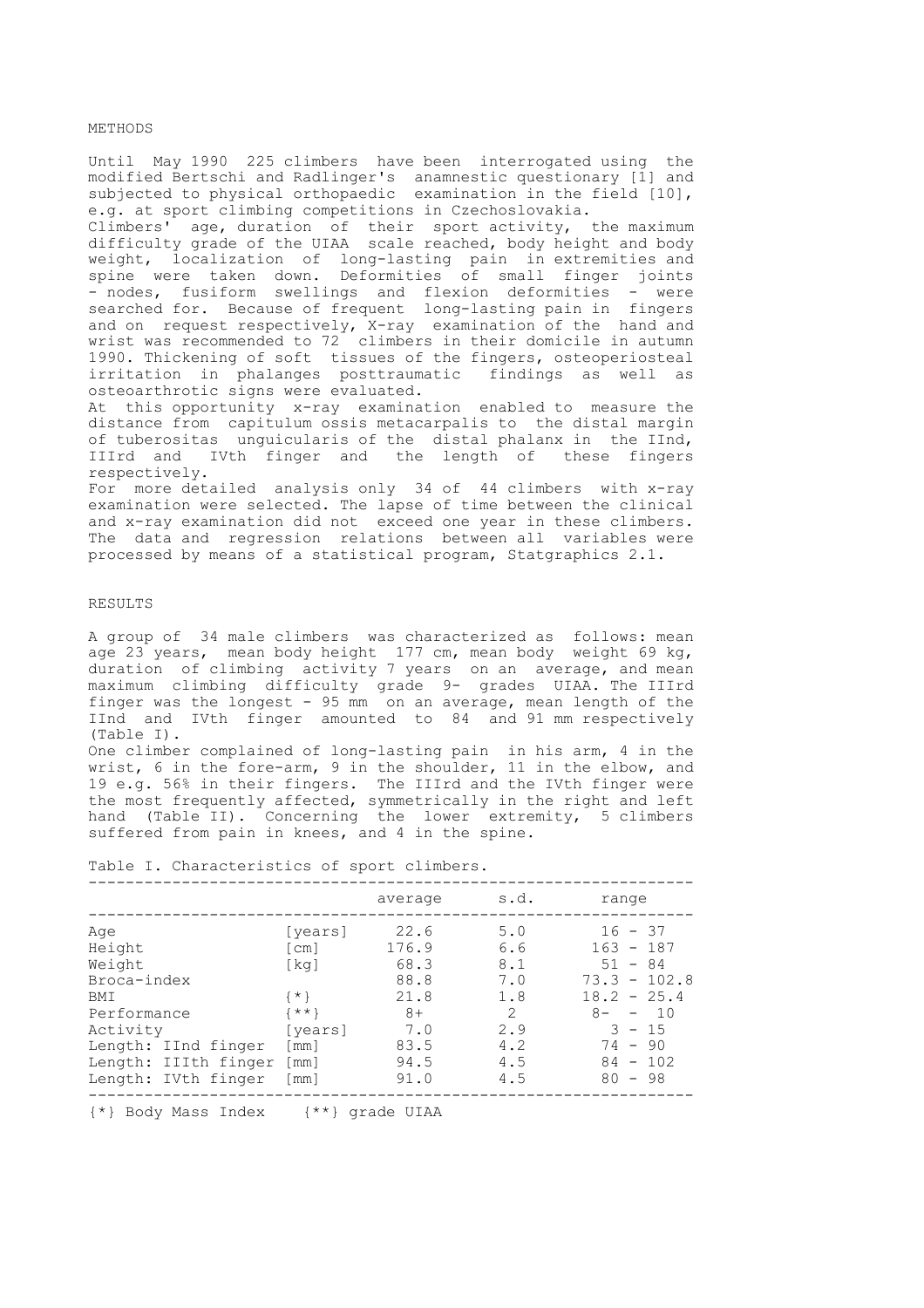Table II. Painful fingers in sport climbers.

|                                    | RIGHT HAND |  |  |  |  |  |  | LEFT HAND                                                          |  |
|------------------------------------|------------|--|--|--|--|--|--|--------------------------------------------------------------------|--|
| Finger I II III IV V I II III IV V |            |  |  |  |  |  |  |                                                                    |  |
| Number<br>$\frac{1}{2}$            |            |  |  |  |  |  |  | 0 2 10 9 1 0 2 10 7 3<br>$0$ 5.9 29.4 26.5 2.9 0 5.9 29.4 20.6 8.8 |  |

Nodes in small finger joints were present in 8 climbers, fusiform swellings in 23, and flexion deformities in 20 climbers. Altogether one of these deformities at least was found in 28 e.g. 82% of climbers.

Table III. Finger deformities in climbers' fingers. RIGHT HAND

| FINGER<br>JOINT                          | mcp ip                                |                                |        | ΙI           | mcp pip dip |                                     | III                | mcp pip dip                                                                                                                                                                                 |                                            | IV                 | mcp pip dip        |                                | ٦Z<br>mcp pip dip               |                                      |
|------------------------------------------|---------------------------------------|--------------------------------|--------|--------------|-------------|-------------------------------------|--------------------|---------------------------------------------------------------------------------------------------------------------------------------------------------------------------------------------|--------------------------------------------|--------------------|--------------------|--------------------------------|---------------------------------|--------------------------------------|
| nodes<br>fusif.sw.<br>flex.def.<br>Total | 0<br>$\Omega$<br>$\Omega$             | $\Omega$<br>0<br>$\mathbf{1}$  | Ω<br>0 | 5<br>3<br>9  | 2<br>0<br>3 | 0<br>$\Omega$<br>$\cap$<br>$\Omega$ | 4<br>20<br>2<br>26 | $\mathcal{D}_{\mathcal{L}}^{\mathcal{L}}(\mathcal{L})=\mathcal{D}_{\mathcal{L}}^{\mathcal{L}}(\mathcal{L})\mathcal{D}_{\mathcal{L}}^{\mathcal{L}}(\mathcal{L})$<br>0<br>0<br>$\overline{2}$ | $\Omega$<br>$\cap$<br>$\Omega$<br>$\Omega$ | 3<br>13<br>2<br>18 | 3                  | 0<br>$\Omega$<br>∩<br>$\Omega$ | 3<br>$\mathfrak{D}$<br>10<br>15 | 4<br>6                               |
| LEFT HAND                                |                                       |                                |        |              |             |                                     |                    |                                                                                                                                                                                             |                                            |                    |                    |                                |                                 |                                      |
| FINGER<br>JOINT                          | mcp ip                                |                                |        | IΙ           | mcp pip dip |                                     | III                | mcp pip dip mcp pip dip                                                                                                                                                                     |                                            | IV                 |                    | mcp pip dip                    | ٦Z                              |                                      |
| nodes<br>fusif.sw.<br>flex.def.<br>Total | 0<br>$\Omega$<br>$\Omega$<br>$\Omega$ | 0<br>O<br>$\Omega$<br>$\Omega$ | 0<br>0 | 4<br>5<br>10 | 2<br>0<br>3 | $\Omega$<br>$\Omega$<br>0<br>0      | 2<br>20<br>3<br>25 | 0<br>$\Omega$<br>0<br>$\Omega$                                                                                                                                                              | $\Omega$<br>O<br>$\Omega$<br>$\Omega$      | 2<br>12<br>4<br>18 | $\Omega$<br>0<br>1 | O<br>$\cap$                    | 1<br>2<br>8<br>11               | $\Omega$<br>0<br>2<br>$\overline{2}$ |

fusif.sw.: Fusiform swelling flex.def.: Flexion deformities mcp: metacarophalangel ip: interphalangeal pip: proximal interphalangeal dip: distal interphalangeal

Nodes were the most frequently found in the IInd, IIIrd, and IVth finger. The right hand was twice more frequently affected than the left hand (Table III). Proximal interphalangeal joints were damaged in 72%, distal ones in 27%.

Fusiform swellings occurred symmetrically on both hands: for the main part in the IIIrd and IVth finger in the proximal interphalangeal joints.

The most frequent occurrence of flexion deformities was found in the Vth finger, in the proximal interphalangeal joints. Altogether the most finger deformities were present in the IIIrd, IVth and in the Vth finger.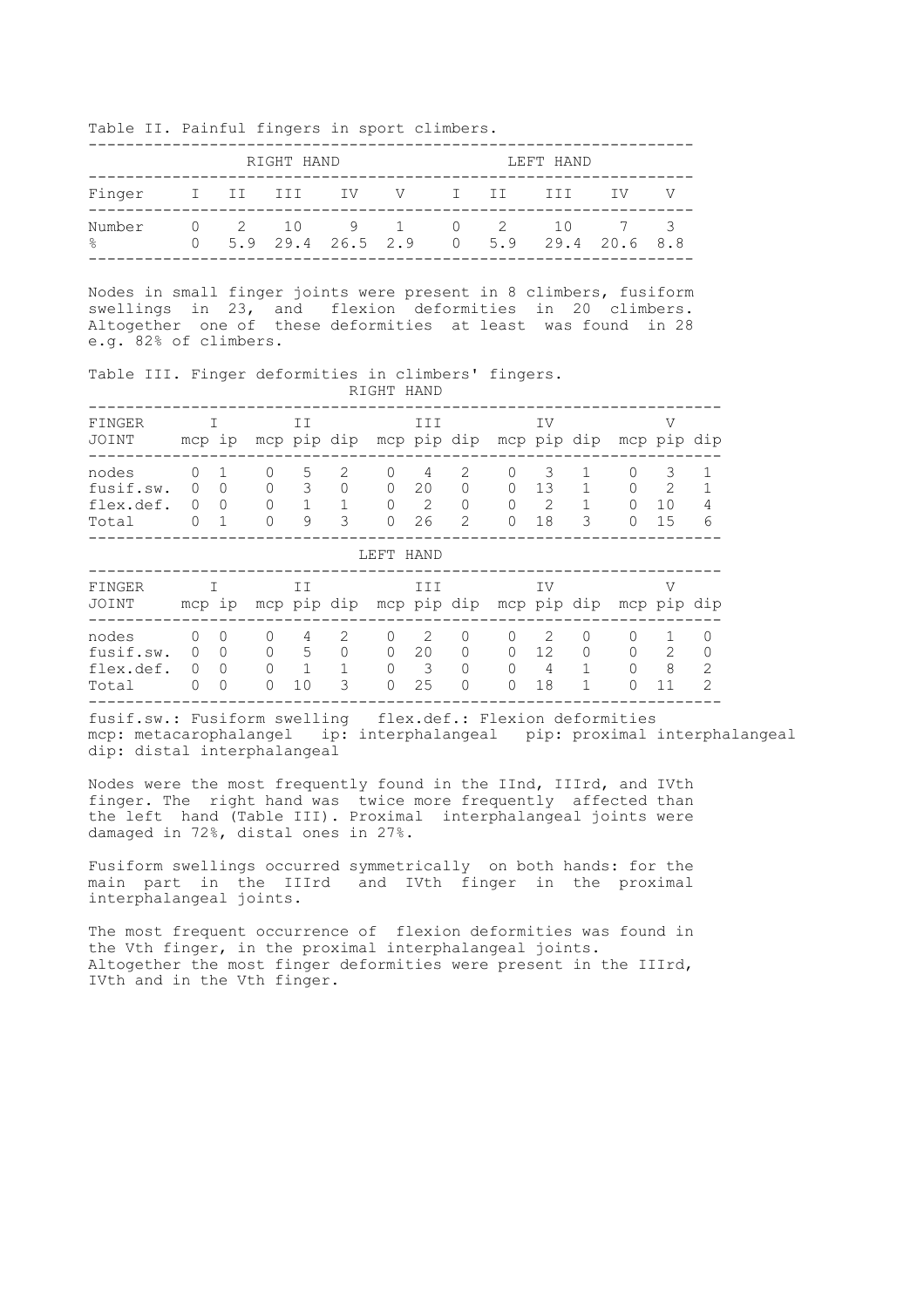Table IV. X-ray changes in climbers' fingers. RIGHT HAND

| FINGER<br>JOINT                                                                                                                                                                                                                                                                                                                                                                                                                                                                                                                                                                                                                                                                                                                                                                                                                                                                                                                                                                                                                                                                                                                                                                                                                                                                                                                                                                                                                                                                                                                                                                                                                                                                                                                        | $\mathbf{I}$ and $\mathbf{I}$                                                                                                                                                                                                         |    |  | II |                        | II                    |  |                                  | IV                           |                      |                                  | mcp ip mcp pip dip mcp pip dip mcp pip dip mcp pip dip | V                                             |                                     |                                                                                                                            |
|----------------------------------------------------------------------------------------------------------------------------------------------------------------------------------------------------------------------------------------------------------------------------------------------------------------------------------------------------------------------------------------------------------------------------------------------------------------------------------------------------------------------------------------------------------------------------------------------------------------------------------------------------------------------------------------------------------------------------------------------------------------------------------------------------------------------------------------------------------------------------------------------------------------------------------------------------------------------------------------------------------------------------------------------------------------------------------------------------------------------------------------------------------------------------------------------------------------------------------------------------------------------------------------------------------------------------------------------------------------------------------------------------------------------------------------------------------------------------------------------------------------------------------------------------------------------------------------------------------------------------------------------------------------------------------------------------------------------------------------|---------------------------------------------------------------------------------------------------------------------------------------------------------------------------------------------------------------------------------------|----|--|----|------------------------|-----------------------|--|----------------------------------|------------------------------|----------------------|----------------------------------|--------------------------------------------------------|-----------------------------------------------|-------------------------------------|----------------------------------------------------------------------------------------------------------------------------|
| soft.tis. 0 0 0 17 1 0 24 1 0 22 0 0<br>peri.iri. 1 0 7 1 0 8 2 0 8 2 0 5<br>osteoart. 11 11 12 12 14 12 14 14 12 11 14 11 11                                                                                                                                                                                                                                                                                                                                                                                                                                                                                                                                                                                                                                                                                                                                                                                                                                                                                                                                                                                                                                                                                                                                                                                                                                                                                                                                                                                                                                                                                                                                                                                                          |                                                                                                                                                                                                                                       |    |  |    |                        |                       |  |                                  |                              |                      |                                  | 5 <sup>5</sup>                                         | $\circ$<br>$\overline{1}$                     | 0<br>$\overline{\phantom{0}}$<br>12 |                                                                                                                            |
|                                                                                                                                                                                                                                                                                                                                                                                                                                                                                                                                                                                                                                                                                                                                                                                                                                                                                                                                                                                                                                                                                                                                                                                                                                                                                                                                                                                                                                                                                                                                                                                                                                                                                                                                        |                                                                                                                                                                                                                                       |    |  |    |                        | LEFT HAND             |  |                                  |                              |                      |                                  |                                                        |                                               |                                     |                                                                                                                            |
| FINGER<br>JOINT mcp ip mcp pip dip mcp pip dip mcp pip dip mcp pip dip                                                                                                                                                                                                                                                                                                                                                                                                                                                                                                                                                                                                                                                                                                                                                                                                                                                                                                                                                                                                                                                                                                                                                                                                                                                                                                                                                                                                                                                                                                                                                                                                                                                                 |                                                                                                                                                                                                                                       | I. |  | II |                        | III <i>III</i>        |  |                                  |                              | IV                   |                                  |                                                        | V                                             |                                     |                                                                                                                            |
| soft.tis. 0 0 0 19 1 0 24<br>peri.iri. 0 0 6 1<br>osteoart. 11 11 12 12 14 12 14 14 12 11 14                                                                                                                                                                                                                                                                                                                                                                                                                                                                                                                                                                                                                                                                                                                                                                                                                                                                                                                                                                                                                                                                                                                                                                                                                                                                                                                                                                                                                                                                                                                                                                                                                                           |                                                                                                                                                                                                                                       |    |  |    |                        | $0 \qquad 7 \qquad 2$ |  | $\overline{1}$<br>$\overline{0}$ | $\overline{0}$<br>$7\quad 2$ | 22                   | $\overline{0}$<br>$\overline{0}$ | $\overline{0}$<br>4                                    | $\circ$<br>$\overline{1}$<br>11 11            | 0<br>0<br>12                        |                                                                                                                            |
|                                                                                                                                                                                                                                                                                                                                                                                                                                                                                                                                                                                                                                                                                                                                                                                                                                                                                                                                                                                                                                                                                                                                                                                                                                                                                                                                                                                                                                                                                                                                                                                                                                                                                                                                        | soft.tis.: changes (thickening) of soft tissues, peri.iri.: osteoperiosteal<br>irritation, osteoart.: osteoarthrosis<br>mcp: metacarophalangel ip: interphalangeal pip: proximal interphalangeal<br>dip: distal interphalangeal joint |    |  |    |                        |                       |  |                                  |                              |                      |                                  |                                                        |                                               |                                     |                                                                                                                            |
| In x-ray examination (Table IV) thickening of soft tissues of the<br>fingers were recorded in 79%, osteoperiosteal irritation in the<br>phalanges in 24%, and osteoarthrotic signs in 47%, symmetrically<br>in the IInd, IIIrd and IVth finger. Abnormal x-ray findings were<br>found in 85% of 34 climbers. Altogether either soft tissue<br>changes or signs of osteoarthrosis or finger deformities or<br>long-lasting pain were present in 32 of 34 climbers (94%).<br>Using linear regression analysis significant correlations were<br>found between age and fusiform swellings and flexion deformities<br>in climbers' fingers, as well as duration of climbing activity<br>and osteoperiosteal irritation in x-ray examination.<br>With<br>increasing age greater body mass indexes were found. Higher body<br>weight was associated with high incidence of nodes in finger<br>joints as well as flexion deformities and greater number of<br>painful fingers. Linear correlation was also found between the<br>body height and incidence of osteoarthrotic damage in finger<br>joints as well as nodes and flexion deformities.<br>The length of fingers which depends, of course, on body height,<br>showed the highest dependence of nodes, flexion deformities,<br>number of painful fingers, signs of osteoarthrosis, and changes<br>in soft tissues in fingers (Table V, VI).<br>X-ray examination in climbers' fingers confirmed the relation<br>between pain in fingers and findings of osteoarthrosis, and<br>thickening of soft tissues in fingers and nodes and fusiform<br>swellings respectively (Table VI, VII).<br>Table V. Regression analysis I:<br>Finger deformities and X-ray changes vs. anthropometrics. |                                                                                                                                                                                                                                       |    |  |    |                        |                       |  |                                  |                              |                      |                                  |                                                        |                                               |                                     |                                                                                                                            |
|                                                                                                                                                                                                                                                                                                                                                                                                                                                                                                                                                                                                                                                                                                                                                                                                                                                                                                                                                                                                                                                                                                                                                                                                                                                                                                                                                                                                                                                                                                                                                                                                                                                                                                                                        |                                                                                                                                                                                                                                       |    |  |    |                        |                       |  |                                  | ----------------------       |                      |                                  |                                                        |                                               |                                     | nodes fusiform flexion all de- thickening periosteal osteo-<br>swelling deform. formities soft tissue irritation arthrosis |
| Aqe<br>Activity .292+ .080<br>Height $.360*$ $.000$ $.288+$ $.280+$<br>Fi.Length $.528*$ $.233$ $.286+$ $.490*$ $.331*$<br>Weight $.473*$ $.018$ $.498*$ $.421*$ $.000$<br>BMI $.346*$ $.027$ $.474*$ $.350*$ $-.111$<br>Fi.Pain .253 .000 .254 .213 .195                                                                                                                                                                                                                                                                                                                                                                                                                                                                                                                                                                                                                                                                                                                                                                                                                                                                                                                                                                                                                                                                                                                                                                                                                                                                                                                                                                                                                                                                              |                                                                                                                                                                                                                                       |    |  |    | $.240$ $.324+$ $.319+$ | .036                  |  | $.410*$<br>$.213+$               |                              | .172<br>.192<br>.128 |                                  | $.183$<br>$.124$                                       | $.515*$<br>$.383*$<br>.147<br>.065<br>$-.124$ |                                     | .111<br>.075<br>$.351*$<br>$.428*$<br>.242<br>.028<br>$.401*$                                                              |
| Fi.Length: Length of the IIIrd finger Fi.Pain: Finger pain + p<0.1 *<br>$p < 0.05$ ** $p < 0.001$                                                                                                                                                                                                                                                                                                                                                                                                                                                                                                                                                                                                                                                                                                                                                                                                                                                                                                                                                                                                                                                                                                                                                                                                                                                                                                                                                                                                                                                                                                                                                                                                                                      |                                                                                                                                                                                                                                       |    |  |    |                        |                       |  |                                  |                              |                      |                                  |                                                        |                                               |                                     |                                                                                                                            |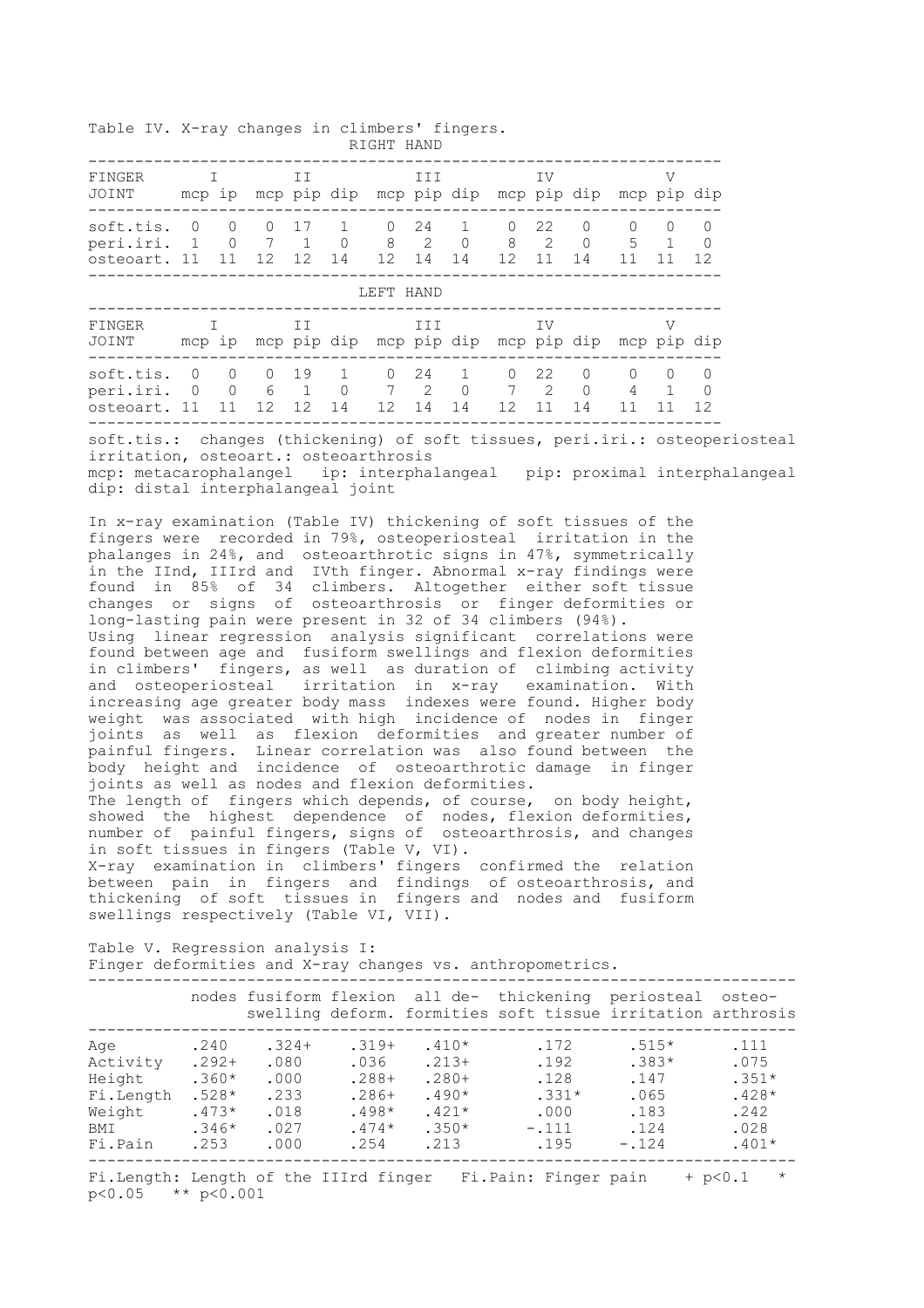Table VI. Regression analysis II: Performance vs. anthropometrics.

|           | Height   | Weight   | Broca   | BMI     | Performance                                                      | Finger Pain |
|-----------|----------|----------|---------|---------|------------------------------------------------------------------|-------------|
| Aqe       | $-.018$  | .163     | $.275+$ | $.261+$ | .062                                                             | .139        |
| Activity  | .000     | .099     | .152    | .141    | .183                                                             | .111        |
| Height    |          | $.737**$ | .038    | .185    | .143                                                             | .242        |
| Fi.Length | $.492*$  | $.410*$  | .068    | .142    | .050                                                             | $.344*$     |
| Weight    | $.737**$ |          |         |         | $-.220$                                                          | $.290+$     |
| BMI       | .185     |          |         |         | $-.185$                                                          | .197        |
|           | .242     | $.290+$  | .166    | .197    | .198                                                             |             |
| Fi.Pain   |          |          |         |         | - 青さいま こうしんしょう まっこうしん しょうしん しょうしゅう ほうしゅう こうしょうしょう こうしゅう こうしゅうしょう |             |

Fi.Length: Length of the IIIrd finger Fi.Pain: Finger pain + p<0.1 \* p<0.05 \*\* p<0.001

Table VII. Regression analysis III: Deformities vs. X-ray changes.

|                               | Thickening     | Periosteal | Osteo-    | Finger |
|-------------------------------|----------------|------------|-----------|--------|
|                               | soft tissue    | irritation | arthrosis | pain   |
| Nodes                         | $.407*$        | .144       | $.278+$   | .253   |
| Fusiform swelling             | $.588**$       | .155       | $-.026$   | .000   |
| Flexion deformit.             | .076           | $-.023$    | .150      | .254   |
| all deformities               | $.572**$       | .157       | .182      | .213   |
| * $p < 0.05$<br>$+$ p $< 0.1$ | ** $p < 0.001$ |            |           |        |

# DISCUSSION

The number of participants as well as the performance level in competitive sport climbing continues to grow. Young climbers are starting to climb and compete at increasingly earlier age. Finger training has also reached a state in which it can easily do more harm than good. All climbers, young, older, and elite, are finding the need to train harder and longer in an effort to excel.

The development of chronic overuse damage in extreme rock climbing is a very fast process, and the percentage of overuse injuries is increasing. Within two or three years, repeated examination of 50 climbers showed an increase in the number of finger joint deformities from 3.4 to 6.9. Joint deformities were present in 37 climbers at the first examination, and in 45 e.g. 90% at the second. The maximum UIAA grade reached increased from 8+ to 9, but the incidence of nodes and fusiform swellings, and a little less flexion deformities were also significantly higher [9].

This last study in Czechoslovak sport climbers confirmed expected relations between anthropometric parameters and health complaints as well as pathological changes. In contrast to our study in 1989 [8], relations between age and painful fingers, and relationship between maximum climbing performance and duration of climbing activity, painful fingers, and fusiform swellings were not proved. This difference can be explained by the fact, that maximum climbing performance increased from 8- to 9- grades UIAA, and finger deformities were found in 63% in 1989, and in 82% in 1990.

Usual X-ray examination has comparatively little sensitivity in the diagnosis of finger overuse injuries in sport climbers. X-ray signs of osteoarthrosis can be difficult evaluated in early stages, particularly in our young climbers.

Mrs. Leal and her co-workers [4] reported cortical hypertrophic osteosclerosis, hyperostosis in flexor surface of phalanges, and microfractures, cortical hyperostosis and destruction of subchondral bone in metacarpophalangeal and interphalangeal joints in 11 free-climbers. Bollen and Bowker [2] described changes appearing in climbers' finger joints at around thirty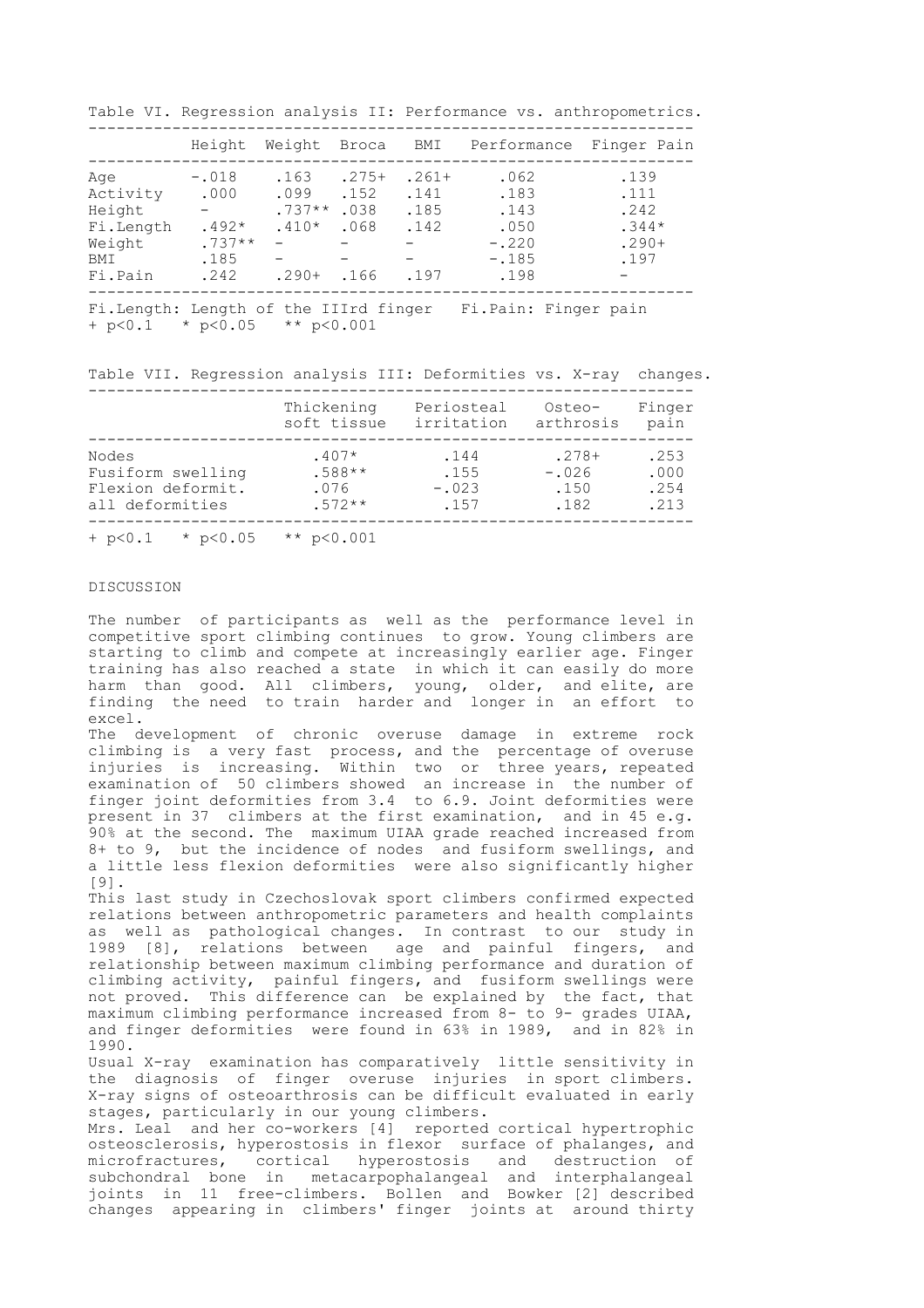years of age, with small osteophytes and soft tissue swelling around the proximal interphalangeal joints and cortical thickening of the phalanges. At the present times sophisticated imaging procedures such as high-resolution radiography and computed tomography, technecium bone scanning techniques, and magnetic resonance imaging could be used. The latter is emerging as an excellent method of noninvasively imaging injuries to soft-tissue such as tendons, ligaments and cartilage [3]. Tendons and joint capsules are affected with the strain of climbing performance earlier and more often than bones, however great forces due to the configuration of the fingers on small holds can surely damage the joint cartilage. Up to now, it was not possible to characterize climbers' biotype and its relation to finger overuse injuries more exactly, but there is accordance with observation of Lysens and his co-workers [5-7]. They have established an overuse-prone profile of young athletes and found that overuse injuries are frequently associated with high body weight and large body height. Zaźko a Z horec [11] reported that successful climbers are of average body height, comparatively lower body weight, and longer upper extremities but shorter fingers. Significant linear correlation between the length of the fingers and their damage in sport climbers confirmed the fact that climbers with long fingers are affected more often than climbers of smaller body height because of greater forces which the former are exposed to. CONCLUSION The observations done show that • the prevalence of finger overuse injuries and finger deformities in sport climbers is still increasing during their climbing activity. • Relation between climbers' body height, body weight as well as finger length and osteoarthrosis is evident. • X-ray examination can well demonstrate the sequalae of great forces which are climbers' fingers exposed to. References 1. Bertschi D.: Theoretische und empirische Untersuchung zu sportartspezifischen Finger- und Unterarmverletzungen bei Sportkletterern. Diplomarbeit. Bern 1986. 2. Bollen S., Bowker T.: Osteoarthritis in climbers fingers.<br>UIAA Mountain Medicine Conference "Medical Aspects in Conference "Medical Aspects in Mountaineering", Prague 21.10.1988. 3. Hochholzer T., Heuck A., Hawe W., Bernett P.: MRT der Hand und Finger bei Verletzungen und šberlastungsbeschwerden von Sportkletterern. In: P.Bernett, D.Jeschke (Hrsg.): Sport und Medizin. pro und Contra. Mnchen, Oktober 1990. W.Zuckschwerdt Verlag Mnchen, 1991. PP. 380-383. 4. Leal C., RaÍe A., Herrero R.: Soziologie, Trainingszeit und Fingerverletzungen bei Sportkletterern. Praktische Sport-Traumatologie und Sportmedizin, 1987, 2: 44-47. 5. Lysens R., Steverlynck A., van de Auweele Y., Lefevre J. et al.: The Predictability of Sports Injuries. Sports Medicine, 1, 1984, 6-10. 6. Lysens R.J., Ostyn M.S., van den Auweele Y., Lefevre J., Vuylsteke M., Renson L.: A retrospective study of the intrinsic risk factors of sports injuries in young adults. Second South African Sports Medicine Association Congress Proceedings, Med. News Group, Rivonia, South Africa, 1987. 7. Lysens R.J., Ostyn M.S., van den Auweele Y., Lefevre J., Vuylsteke M., Renson L.: The Accident-Prone and Overuse-Prone Profiles of the Young Athlete. Institute of Physical Education, Section of Sports Medicine, Heverlee, Belgium, 1988. 8. Rotman I., Stank M., Vesel P., Sk©i‡ka T.: Risk factors of overuse injuries in sport climbers: what kind of relation is